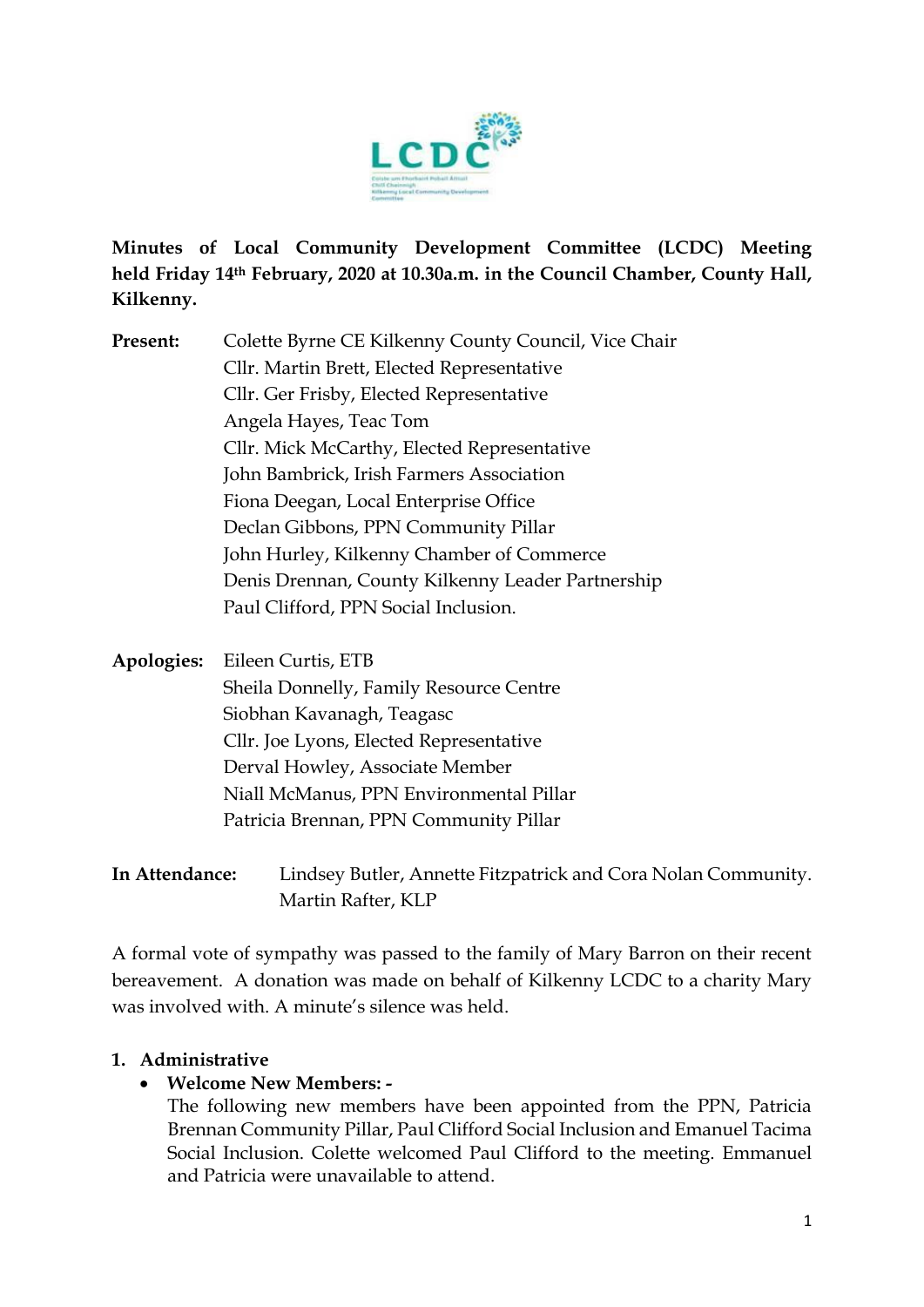### • **Proposal re: Election of Chair**

Colette Byrne advised that Anne Corr had resigned as Chair of LCDC.

It was agreed to postpone the filling the role of the chair until the June meeting when full membership of the LCDC is in place. In the meantime, Colette Byrne to continue to chair the meetings. The following positions have been recently filled 2 new Social Inclusion Reps PPN, 1 new Community PPN Rep and the vacancy from the DEASP is yet to be filled.

#### • **Apologies**

Niall McManus PPN, Cllr. Joe Lyons, Siobhan Kavanagh Teagasc, Derval Howley HSE, Sheila Donnelly FRC, Patricia Brennan PPN, Eileen Curtis ETB.

The issue of attendance was raised again. It was agreed that a letter would issue to all members of Kilkenny LCDC to include the dates of the next two meetings and the LECP Workshop on Friday 13th of March in the Ormonde Hotel. Also, the membership of the LCDC to be circulated to the committee, including all new members.

#### • **Minutes of previous meeting**

Proposed by Cllr. Mick McCarthy, Seconded by Fiona Deegan.

• **Matters arising** None.

#### • **Any Conflicts of Interest**

Sign off on recommendation from SICAP sub-group – Denis Drennan will leave the meeting for this item.

#### • **LCDC Annual Report 2019**

Lindsey Butler went through the Annual Report 2019. This was Proposed by John Hurley and Seconded by Cllr. Martin Brett and approved.

#### **2. Presentation – SICAP Annual Plan 2020 – Martin Rafter.**

A presentation was made by Martin Rafter from CKLP on the Social Inclusion Community Activation Programme 2020 (SICAP Plan for 2020), which covered the following: -

- ➢ The Aim of SICAP 2018-2022 is to promote an equality framework, apply community development approaches, develop collaborative approaches.
- ➢ Under Goal 1.1 Needs analysis, Participatory Planning and informing participation
- ➢ Goal 1.2 Building the capacity of Local Community and Interest Groups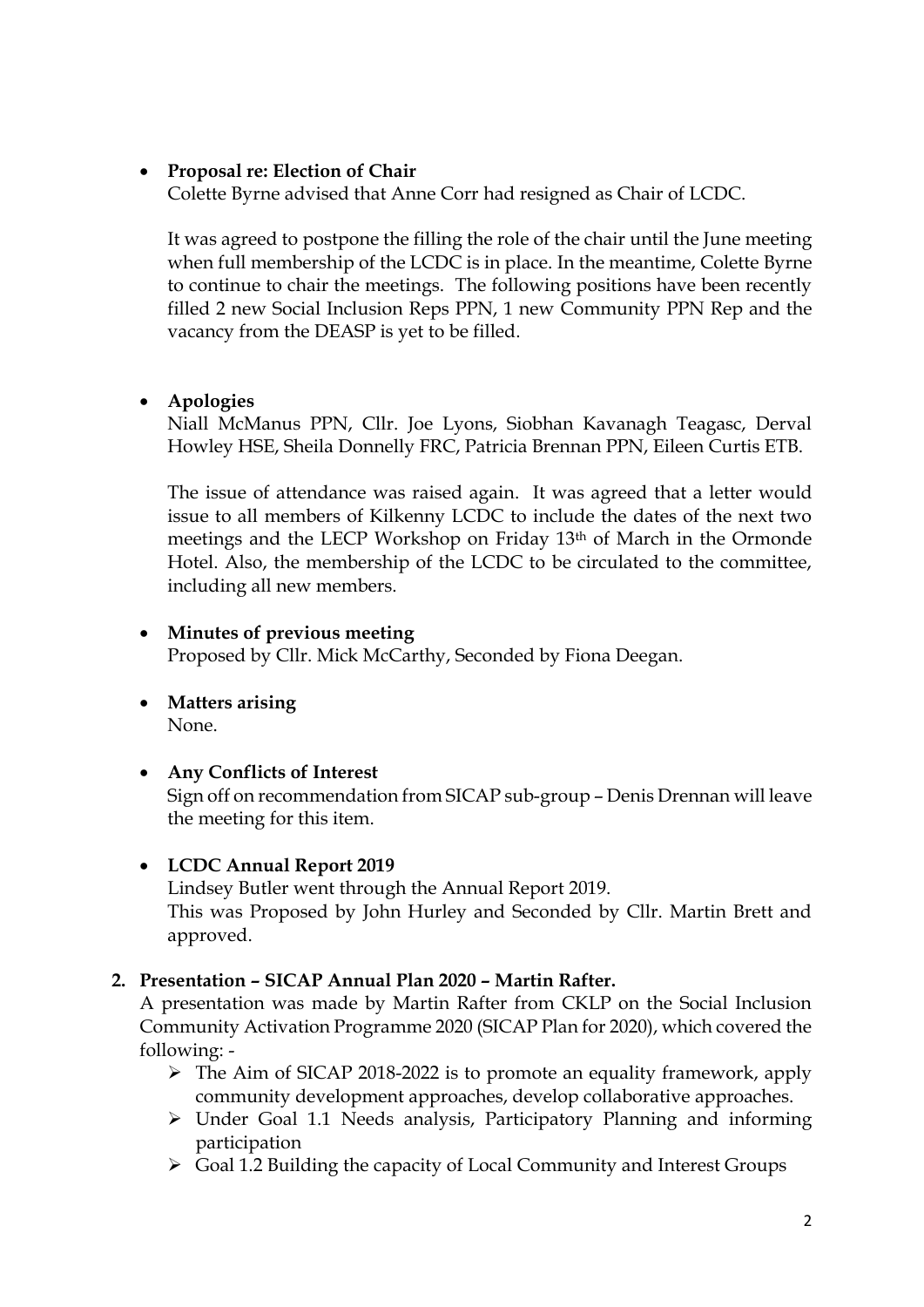- ➢ Goal 1.3- Promotion of Community Engagement and Stronger Communities
- ➢ Goal 1.4 Develop Interagency supports, leveraging resources into priority communities identified by area of disadvantage/issue-based groups.
- ➢ Goal 1.5 Contribute to Social enterprise sector locally and support social enterprises in achieving SICAP outcomes.
- ➢ Goal 2.1 Develop robust referral/joint working agreements with specialised support services, offering 1-1/Group Personal Development and wellbeing supports.
- ➢ Goal 2.2 Supporting access to education and development through the provision of signposting, information and individual one to one supports.
- ➢ Goal 2.3 Supporting access to education, training and development opportunities for aged 15-24 YPS's group.
- ➢ Goal 2.4 Supporting access to employment through engagement with employers, 1-1 supports and delivery of Pre-Employment Programmes.
- ➢ Goal 2.5 Information and signposting individuals on employment initiatives available through the various support agencies.
- ➢ Goal 2.6 Offer support and guidance to individuals in a diverse range of business/enterprise ideas, referral to LEO and other industry sectors.
- ➢ Goal 2.7- Work in collaboration local partners to explore an approach to the linkage of unemployed and others identified as disadvantaged and removed from the labour market.
- ➢ Target and budgets for 2020- Target for 2020 is 26 Community Groups, 468 Individuals, Total budget is €651,000.

Colette thanked Martin for his comprehensive presentation and a number of questions were asked.

- **3. Oversight and implementation of the community element of the Local Economic and Community Plan including Local and Community Development Coordination and oversight** 
	- **Update change of date for LECP Workshop 13th March and EYR 2019.**

LECP Workshop will take place on Friday 13<sup>th</sup> of March in the Ormonde Hotel. Each Stakeholder/agency will have an opportunity to display information/other material with regards to their work, a representative from the Department of Rural Community Development on the future of the LECP, Paul Murphy will give an overview on the Climate Adaption Plan. The committee will also review current status of actions and develop a new implementation plan 2020-2021. The day is to commence at 9.30 and conclude by 4.00p.m.

### **4. Citizen Engagement and promotion of Social Inclusion**

### • **PPN Report**

Declan Gibbons read out the PPN Report. It was noted that there are workshops taking place throughout the County in conjunction with the